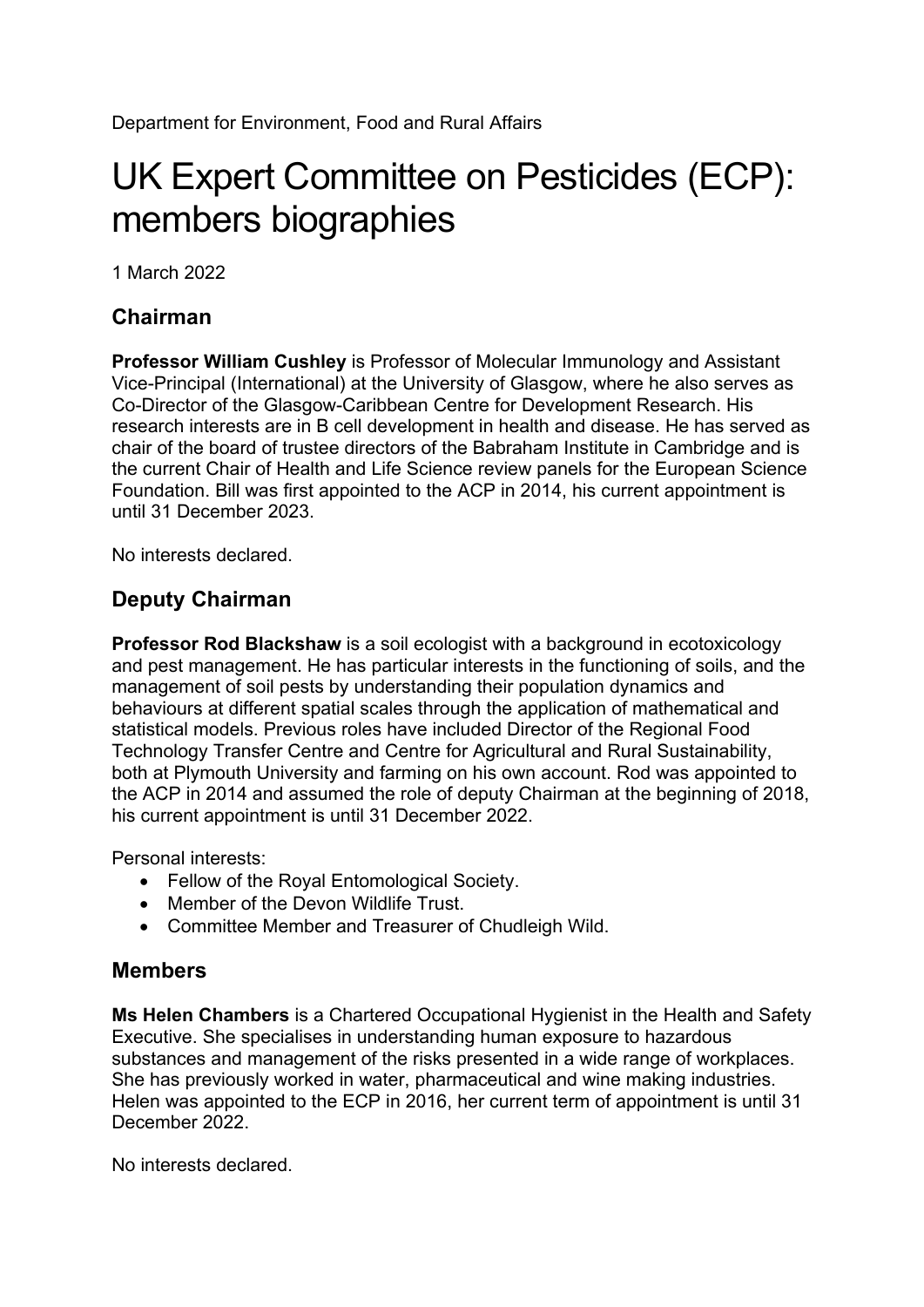**Mr James Clarke** is Research Director at ADAS. He specialises in crop production, especially sustainable agriculture, integrated farming and the impacts of arable farming on the environment. James is an Associate of Royal Agricultural Societies (ARAgS) and was Chairman of the Pesticides Forum, a member of the Advisory Committee on Pesticides (ACP). He is Chairman of UK Weed Resistance Action Group steering committee. James was appointed to the ECP in 2021, his current term of appointment is until 31 December 2024.

Non-personal interests:

• ADAS caries out work for crop protection companies, Defra and other government and levy bodies (e.g. AHDB) in respect to crop protection. ADAS is officially recognised as an efficacy testing organisation in the UK, and carries out work to this effect.

**Mr Mark Dempsey** is a Kew Gardens Mentor for the Grow Wild Project, Keep Britain Tidy International Green Flag Award judge which includes judging sites abroad and within the UK, Blue Flag judge (international quality beach award) and Purple Flag judge for the night time economy. He previously worked as support services manager in Calderdale Council. A founding member of the Northern Amenity Forum, Mark is also the lay member for environmental issues and was appointed to the ECP in 2016. His current term of appointment is until 31 December 2022.

No interests declared.

**Professor Michael Eddleston** is a clinical toxicologist working for the University of Edinburgh, Royal Infirmary of Edinburgh, and UK's National Poisons Information Service (NPIS). His research interests are in the human consequences and treatment of acute exposures to pesticides, both in the UK and globally, particularly in South Asia. He sits as a WHO Expert on the FAO/WHO Joint Meeting on Pesticide Management (JMPM). Michael was appointed to the ECP in 2021, his current term of appointment is until 31 December 2024.

No interests declared.

**Dr James Garratt** is a Principal Consultant at Enviresearch, part of the RSK group. He is a scientist with a special interest and passion for the assessment of the risks of chemicals to the environment. He has been working with environmental models since 1996. His work has included many assessments of chemical fate for commercial clients, in particular where advanced (or higher-tier) assessments are required. He has also contributed to the advancement of science through his work on risk assessment in greenhouses; the MERLIN-Expo modelling tool; and sensitivity analysis in drainflow modelling. He is a member of the Institute of Professional Soil Scientists (IPSS) and the Society for Environmental Toxicology and Chemistry (SETAC). He is a Chartered Scientist and a regular reviewer of academic papers for research journals. James was appointed to the ECP in 2019, his current term of appointment is until 31 December 2022.

Personal interests: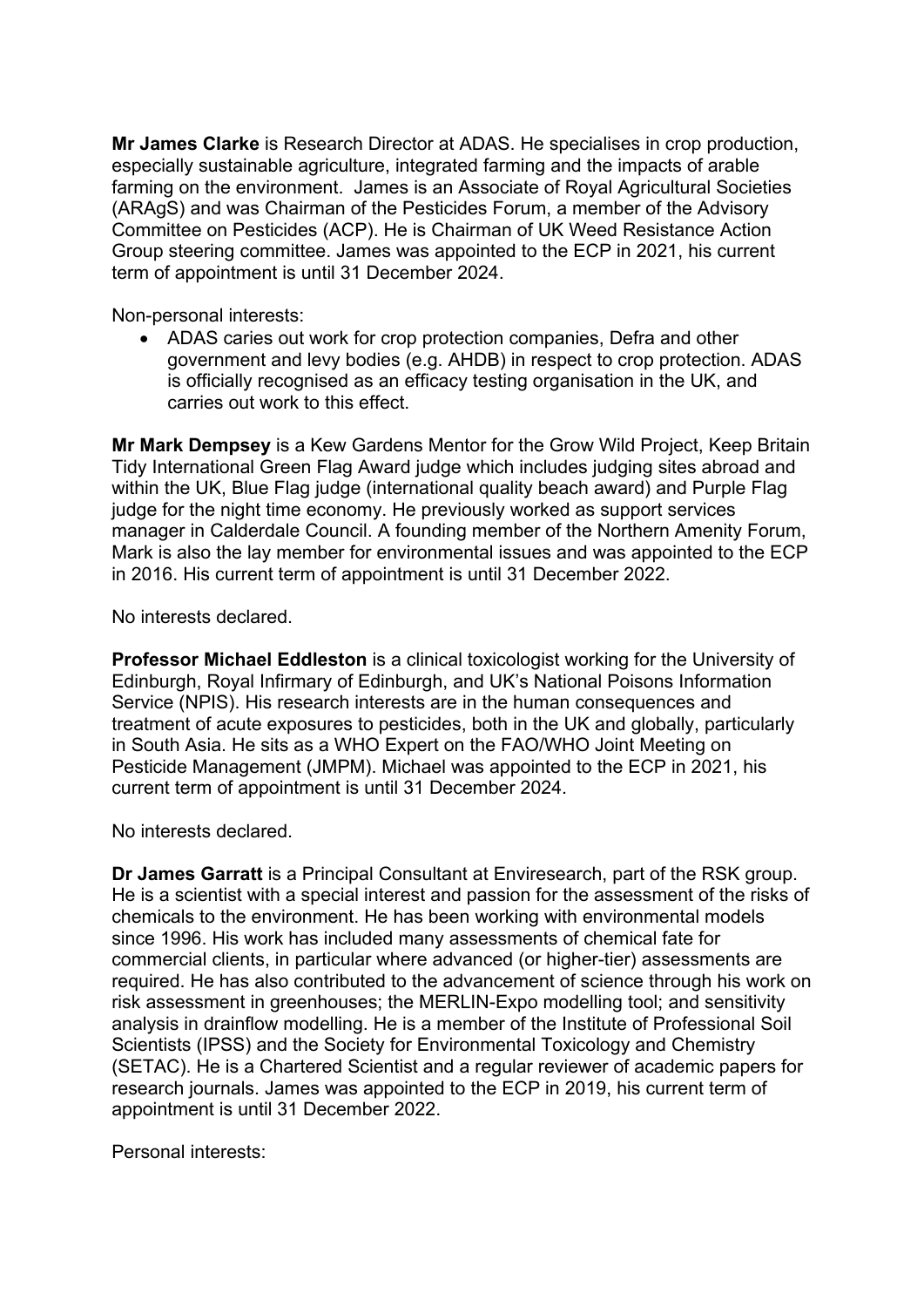- Employed by Enviresearch as a consultant on pesticide risk assessments. Enviresearch provides scientific consulting services to a range of chemical companies in support of product approvals.
- Formerly Managing Director of, and shareholder, in Enviresearch.
- Member of the Agrisciences Committee, which organises events that may be sponsored by companies in the pesticide (or other chemicals) industry.

**Mr Martin Glynn** is a Fellow of the Institute of Chartered Foresters and a Chartered Environmentalist. He is a graduate of the University College of North Wales (Bangor) and the Open University. As a self-employed consultant, he works with clients in the public, private and third sectors providing advice and support regarding business, market and workforce development in the forestry industry. Martin is Chair of the ICF North England Regional Group and represents the Institute on the Forestry & Climate Change Working Group. He is a Trustee of the Forest Industries Education Fund and was formerly a Non-Executive Director of the National Forest Company. Martin was appointed to the ECP in 2019, his current term of appointment is until 31 December 2022.

No interests declared.

**Dr Caroline Harris** is a Principal scientist at Exponent International. She previously worked as an analytical chemist for MAFF and as a regulator (latterly Head of Human Health) at the Chemicals Regulations Directorate. She continues to be involved with MRLs, import tolerances and pesticide residues in international trade. She also remains highly active in the field of consumer risk assessment. Caroline is a Fellow of the Royal Society of Chemistry and also a member of the UK's Committee on Toxicity of Chemicals in Food, Consumer Products and the Environment (COT). Formerly a member of the ACP, Caroline was appointed to the ECP in 2020. Her current term of appointment is until 31 December 2023.

Current personal interests:

- Employer is a scientific consultancy which undertakes work for a range of chemical companies in support of product approvals.
- Share holder of Exponent Inc.

**Professor Edward Lock** is Emeritus Professor of Industrial Toxicology at Liverpool John Moores University. His Research interests are in understanding the biochemical mechanisms whereby foreign chemicals produced selective toxicity to certain target organs. Organs of interest have included: kidney, brain, liver, lung and olfactory epithelium. Current research is focussed on treating a hereditary disorder of tyrosine catabolism called Acaptonuria, a bone disorder, which is responding well to Nitisinone, a herbicide that is now accepted as a drug for treatment for this disorder. Ted is a honorary Fellow of the British Toxicology Society, Fellow Royal College of Pathologists and a Fellow of Academy of Toxicological Scientists. Ted was appointed to the ACP in 2012*,* his current term of appoint expires in 31 December 2022.

No interests declared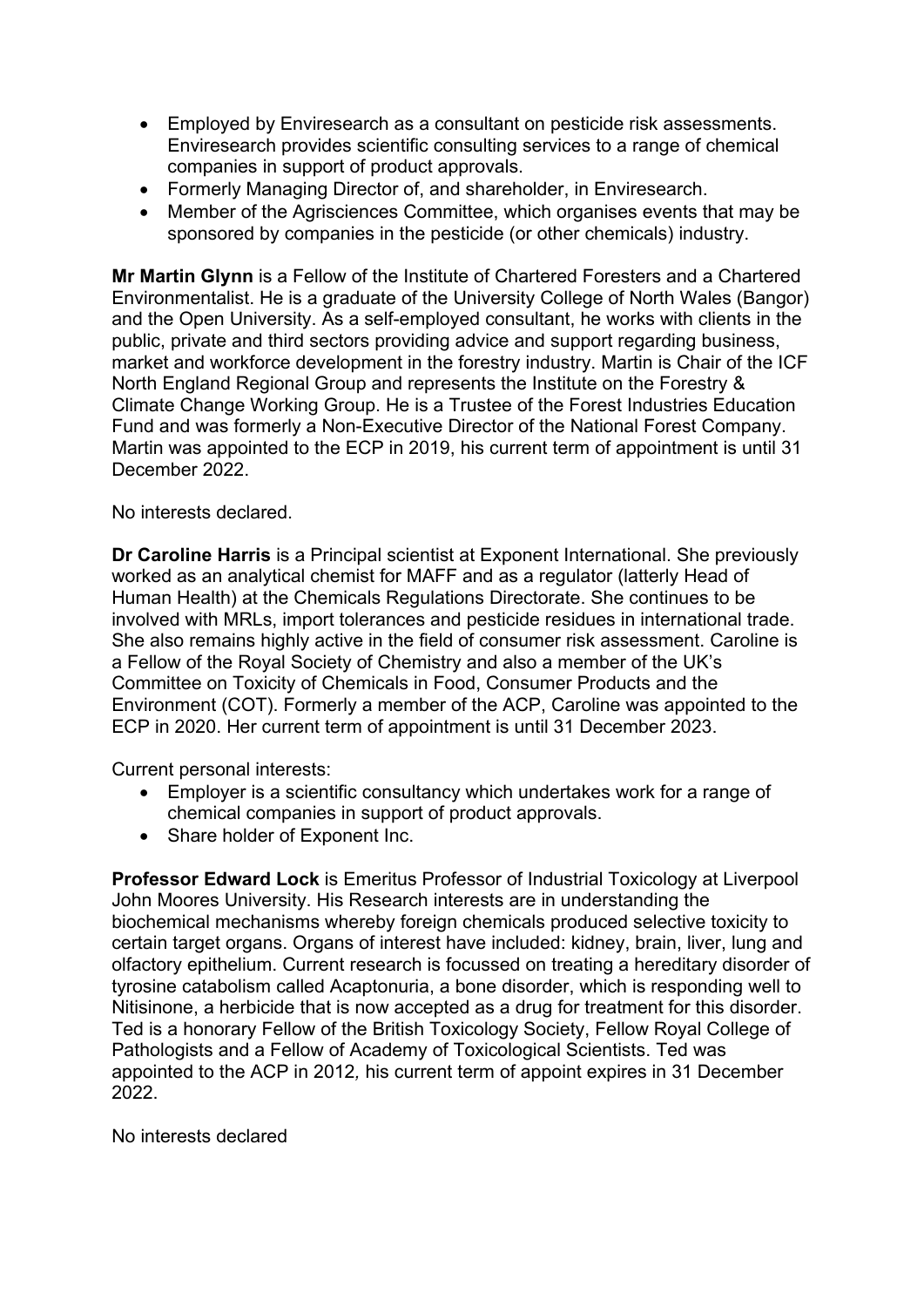**Dr Ruth Mann** is Head of Integrated Crop Technologies at Agrii. Her broad research background is integrated disease management in agricultural and horticultural crops, sports surfaces and amenity areas. Ruth is also interested in how enabling technologies can progress crop production, especially within decision support systems and precision management. Ruth is also an approved trainer for BASIS Amenity Horticulture. Ruth was appointed to the ECP in 2017, her current term of appointment expires in 31 December 2024.

Non-personal interests:

- Agrii completes multiple trials for the pesticide industry and is officially recognised as an efficacy testing organisation in the UK. Ruth is responsible for the teams completing this work. Agrii also provide consultancy services and products, including advice on pesticides and distribution of pesticides to the agricultural and horticultural industries.
- Formerly employed at STRI which completes multiple trials for the pesticide industry internationally and is officially recognised as an efficacy testing organisation in the UK. She is responsible for the teams completing this work. STRI also provides consultancy services, including advice on pesticides to the sports turf industry.

**Dr Martin Rose** has worked for over 30 years as a government scientist with Fera (previously CSL, Defra, MAFF) with a focus on the application of analytical chemistry to studies on dietary exposure, toxicology, environmental pathways, environmental monitoring, food authenticity, ecotoxicology, risk assessment and contingency responses for environmental contaminants in food. He is a former head of UK National Reference Laboratory for chemical contaminants in food. Martin is a former member of the EFSA CONTAM and ANS Panels and is currently a member of several EFSA working groups. He is a member of the UK Government Scientific Advisory Committee Expert Group on Additives, Enzymes and other Regulated Products (part of Committee on Toxicity), a member of the FAPAS® advisory committee and a member of the all-Ireland *safe*food advisory committee. Since 2017, Martin has been working as an independent science consultant for organisations including Fera Science Ltd., the Universities of Manchester and Liverpool, United Nations (FAO and ITC) on publicly funded research projects, risk assessment activities, research project monitoring and evaluation, and supporting activities to implement food control systems in less developed countries. Martin has published widely, is an editorial board member for several journals and has supported the organisation of several international science conferences. Martin is a Fellow of the Royal Society of Chemistry where he is a Member of the Environment, Sustainability and Energy Division (ESED) Council and a committee member of the Food and Toxicology Interest Groups. Martin was appointed to the ECP in 2020, his current term of appointment is until 31 December 2023.

No interests declared.

**Mr Patrick Stephenson** heads up an agronomy partnership acting as a senior consultant to 100 farm clients covering 18,000 ha. He also serves as a Regional Agronomist with the National Institute of Agricultural Botany assisting with farm research and knowledge transfer. He has served as Chairman of the Association of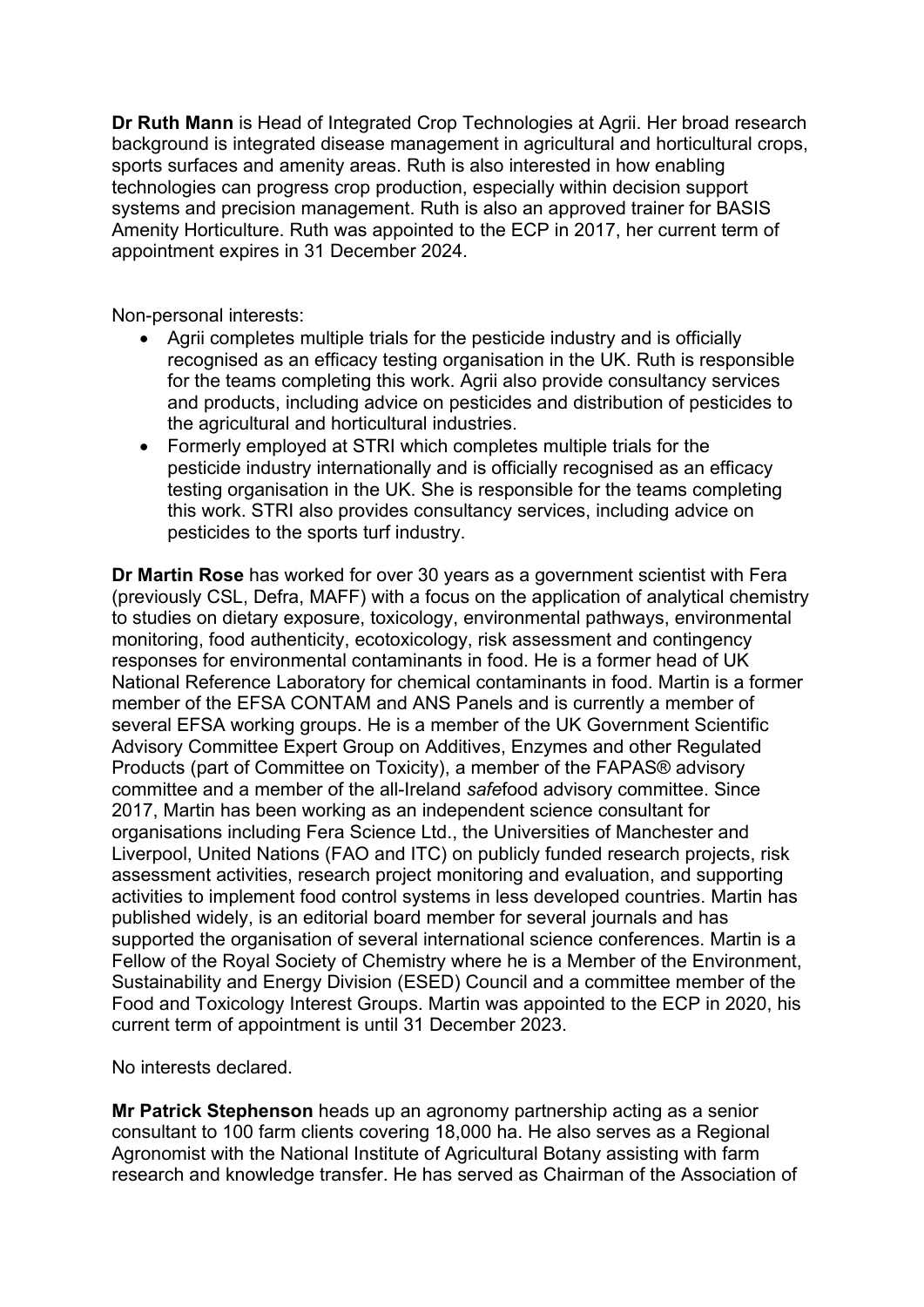independent Crop Consultants, an organisation with over 270 members operating throughout the United Kingdom. He sits on the ADHB Cereals and Oil Seed Council and is Chair of the Recommended Wheat List. Patrick was appointed to the ECP in 2021, his current term of appointment is until 31 December 2024.

No interests declared.

**Prof. David Spurgeon** is an experienced ecotoxicological researcher who has worked on assessing the effects of anthropogenic stressors and pollution on soil communities for over 25 years. Following a PhD studentship and post-doc at Reading University (1991-1997) and NERC Advanced Fellowship at the Centre for Ecology and Hydrology (1998-2003), he has worked at the Centre for Ecology and Hydrology (Monks Wood/Wallingford) on research projects to understand the responses of soil communities to pollutants. He has published >130+ ISI researcher papers on topics in this area. He is a visiting Professor at Reading University. David was appointed to ECP for 2020, his current term of appointment is until 31 December 2022.

Personal interests:

- Lead co-ordinator of Syngenta ecological modeller research, UKRI Research Grant NE/S000244/2. Partnered with Syngenta in EU Horizon 2020 Marie Curie Training Network project CHRONIC 956009.
- CEH is involved in work with BASF material scientists in CEFIC LRI project Eco-59.

**Prof. Matthew Wright** is Professor of Toxicology at Newcastle University. He is also a member of the Stem Cells and Regenerative Medicine Group at the University. His research interests are in environmental chemicals and toxicity mechanisms, liver injury and the development of in vitro systems for modelling toxicity in the liver. He is also a member of the UK Committee on Toxicity. Matthew was appointed to the ECP in 2021, his current term of appointment is until 31 December 2024.

Personal interests:

• Involved in a contract study of in vitro metabolism of three Lubrizol products from April 2019 to May 2020.

**Prof. Mick Whelan** is an environmental scientist at the University of Leicester specialising in the fate of organic chemicals, such as pesticides and pharmaceutical ingredients, and the transfer of nitrogen and phosphorus from agricultural land to surface waters. He has a PhD in applied hydrology from Leeds and did post-doctoral research in Exeter and Milan. Before joining the University of Leicester, he held academic posts at Stirling and Cranfield Universities, complemented by five years working in environmental modelling for Unilever. He has recently worked on and led a number of NERC, Defra, Environment Agency and industry-funded projects to better understand pollutant fate and transport. Mick was appointed to the ECP in 2018, his current term of appointment is until 31 December 2022.

No interests declared